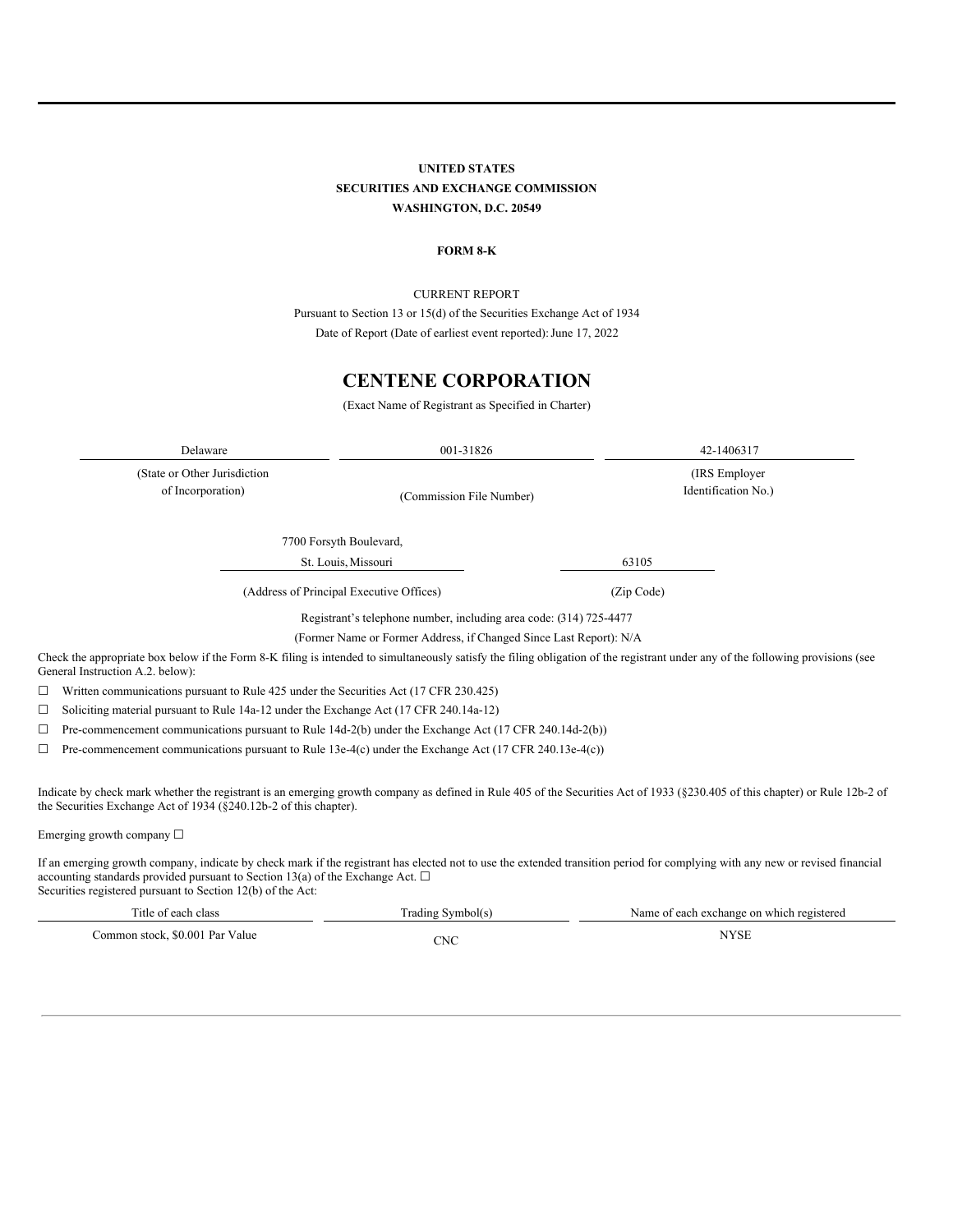### **ITEM 2.06 MATERIAL IMPAIRMENTS**

On June 17, 2022, Centene Corporation (the "Company") issued a press release announcing a reduction of its real estate footprint. As a result, the Company expects to record estimated pre-tax costs including impairments of \$750 million to \$800 million attributable to leased space (reflecting a 65% decrease in domestic leased space), inclusive of the cost to decommission space and lease termination fees, and \$750 million to \$850 million attributable to owned real estate.

### **ITEM 7.01 REGULATION FD DISCLOSURE**

On June 17, 2022, the Company announced its increased 2022 earnings guidance.

The Company will host a virtual investor meeting on June 17, 2022, including a question-and-answer session. The event will begin promptly at 8:30 AM (Eastern Time). Investors and other interested parties can access the full Centene Investor Day event and presentation online at: https://investors.centene.com/news-events/events-presentations.

The information contained on the website is not a part of this Current Report on Form 8-K. A copy of this press release is furnished as Exhibit 99.1 to this Current Report on Form 8-K. The information in this Item 7.01, including Exhibit 99.1, shall not be deemed "filed" for purposes of Section 18 of the Securities Exchange Act of 1934, as amended, and is not incorporated by reference into any filing by the Company, whether made before or after the date of this report, regardless of any general incorporation language in the filing, except as expressly set forth by specific reference in such a filing.

### **ITEM 8.01 OTHER EVENTS**

On June 17, 2022, the Company announced that its board of directors has authorized (i) a \$3.0 billion increase of the Company's existing stock repurchase program, allowing for the repurchase of up to \$3.6 billion of its common stock, par value \$0.001 per share ("Common Stock") and (ii) a debt repurchase program, which in the aggregate provides for the repurchase of up to \$1.0 billion of the Company's outstanding senior notes. Either of the repurchase programs may be suspended or discontinued at any time.

Such repurchases may be made on the open market or in privately negotiated transactions. The timing and amount of any repurchases will be determined by the Company's management based on its evaluation of market conditions and other factors. The Company may also establish 10b5-1 and 10b5-18 trading plans, as applicable, from time to time that will provide flexibility if and when it buys back securities.

#### **ITEM 9.01 FINANCIAL STATEMENTS AND EXHIBITS**

(d) Exhibits.

| <b>Exhibit Number</b> | <b>Description</b>                                                          |
|-----------------------|-----------------------------------------------------------------------------|
| 99.1                  | Press release, dated June 17, 2022                                          |
| 104                   | Cover Page Interactive Data File (embedded within the Inline XBRL document) |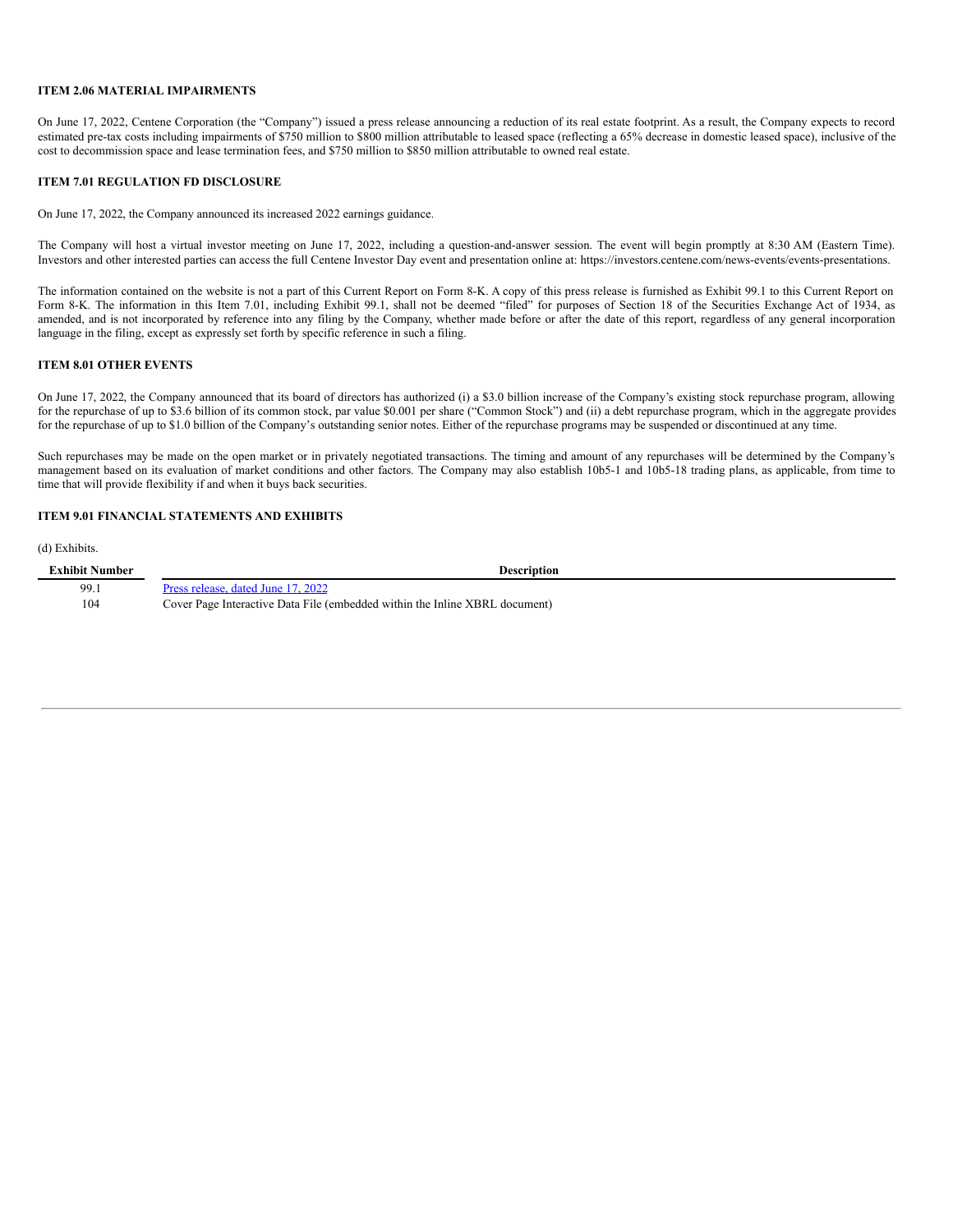### **SIGNATURE**

Pursuant to the requirements of the Securities Exchange Act of 1934, the Registrant has duly caused this report to be signed on its behalf by the undersigned hereunto duly authorized.

### **CENTENE CORPORATION**

Date: June 17, 2022 By: /s/ ANDREW L. ASHER

Andrew L. Asher Executive Vice President & Chief Financial Officer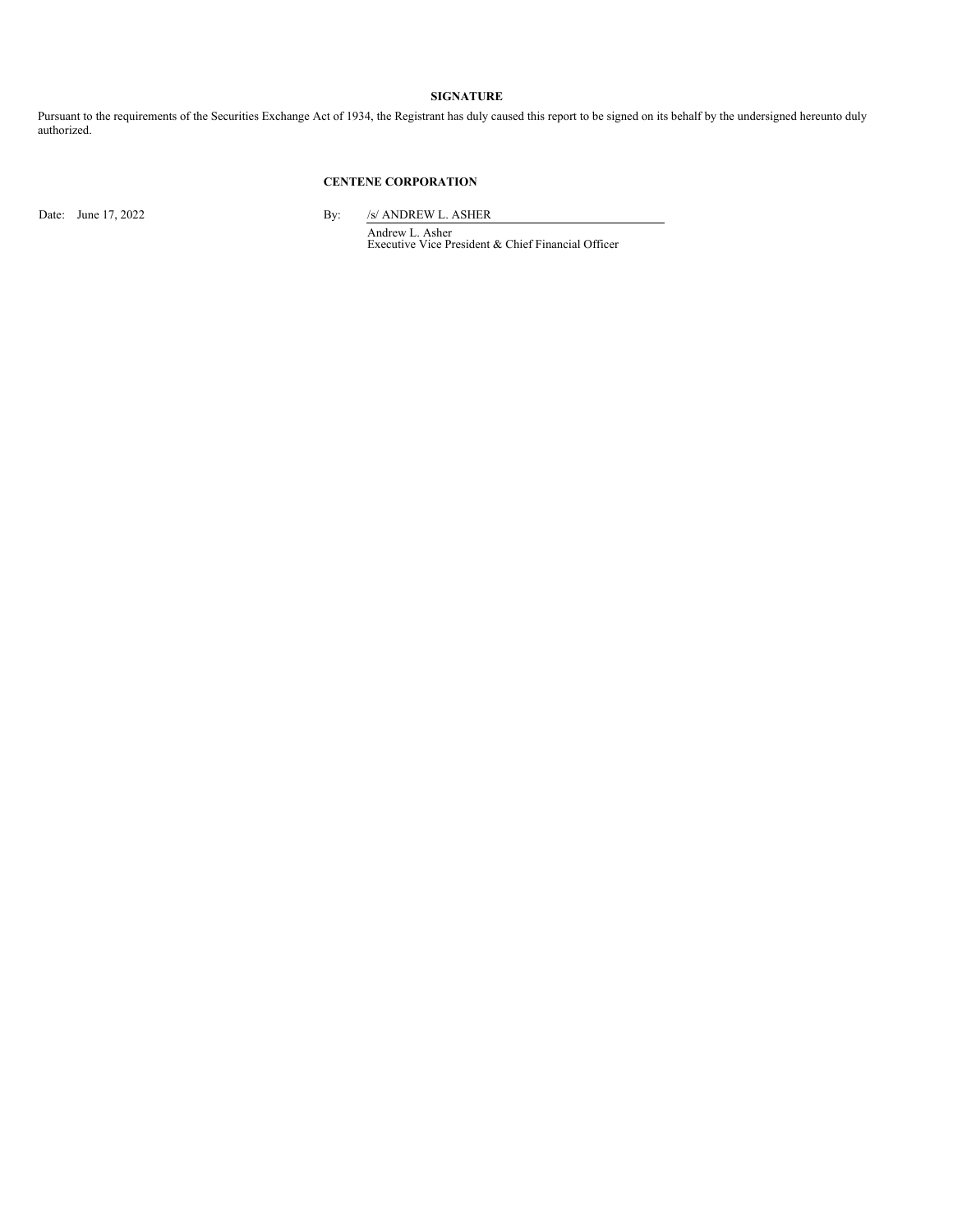



### **N E W S R E L E A S E**

Contact: Investor Relations Inquiries Media Inquiries Jennifer Gilligan Suzy Deprizio Senior Vice President, Finance & Investor Relations Chief Marketing & Communications Officer (212) 549-1306 (314) 445-0790

### **FOR IMMEDIATE RELEASE**

### **CENTENE CORPORATION ANNOUNCES INCREASED 2022 GUIDANCE AND VALUE CREATION UPDATES**

- **• 2022 Adjusted Diluted EPS of \$5.55 to \$5.70**
- **• Reduces Real Estate Footprint, Resulting in Long-Term Savings and One-Time Costs**
- Board Authorizes \$3 Billion Increase to Stock Repurchase Program and New \$1 Billion Debt Repurchase Program

ST. LOUIS, MISSOURI (June 17, 2022) - Centene Corporation (NYSE: CNC) will host its June investor day today. During the presentation, the Company will discuss its updated 2022 Premium and Service Revenues and Adjusted Diluted Earnings Per Share (EPS) guidance and provide updates on its Value Creation Plan. For 2022, the Company has increased its Premium and Service Revenues guidance range by \$2.0 billion to a new range of \$134.3 billion to \$136.3 billion and has increased its Adjusted Diluted EPS guidance range by \$0.15 to a new range of \$5.55 to \$5.70.

"We are pleased to report Centene's business continues to perform well, and we are increasing our 2022 full year guidance. Our Value Creation Plan is operating at scale, and we are executing our capital allocation strategy through the increased stock repurchase program and new debt repurchase program. Overall, the work we are doing today not only positions Centene to deliver on our financial objectives but also to better serve our members, providers, and communities, now and in the future," said Sarah M. London, Chief Executive Officer of Centene.

The Company's 2022 financial guidance has been updated to reflect the following:

- Increased Medicaid premium revenue reflecting the assumed ongoing suspension of Medicaid eligibility redeterminations to November 1, 2022, and
- Favorable second quarter performance to date, primarily in Marketplace.

Following a strategic review of the Company's real estate portfolio as part of the Value Creation Plan and the adoption of a more modern, flexible work environment, the Company has initiated a reduction of its real estate footprint. As a result, the Company expects to record estimated pre-tax costs including impairments of approximately \$750 million to \$800 million attributable to leased space (reflecting a 65% decrease in domestic leased space), inclusive of the cost to decommission space and lease termination fees, and \$750 million to \$850 million attributable to owned real estate. The costs are expected to be recorded primarily during the second and third quarters of 2022 and will be recorded outside of Adjusted Diluted EPS. The Company expects to decrease its leased real estate expense by an annualized run rate of \$180 million to \$200 million.

In addition, in preparation for the Magellan Rx and PANTHERx divestitures, as well as planning for the future, the Company also announced today that its Board of Directors has authorized a \$3.0 billion increase to the Company's existing stock repurchase program and a new \$1.0 billion debt repurchase program. The Company repurchased \$200 million of stock in May 2022 and currently has \$3.6 billion of authorization remaining.

The Company's guidance does not reflect the effects of the pending divestitures of Magellan Rx and PANTHERx.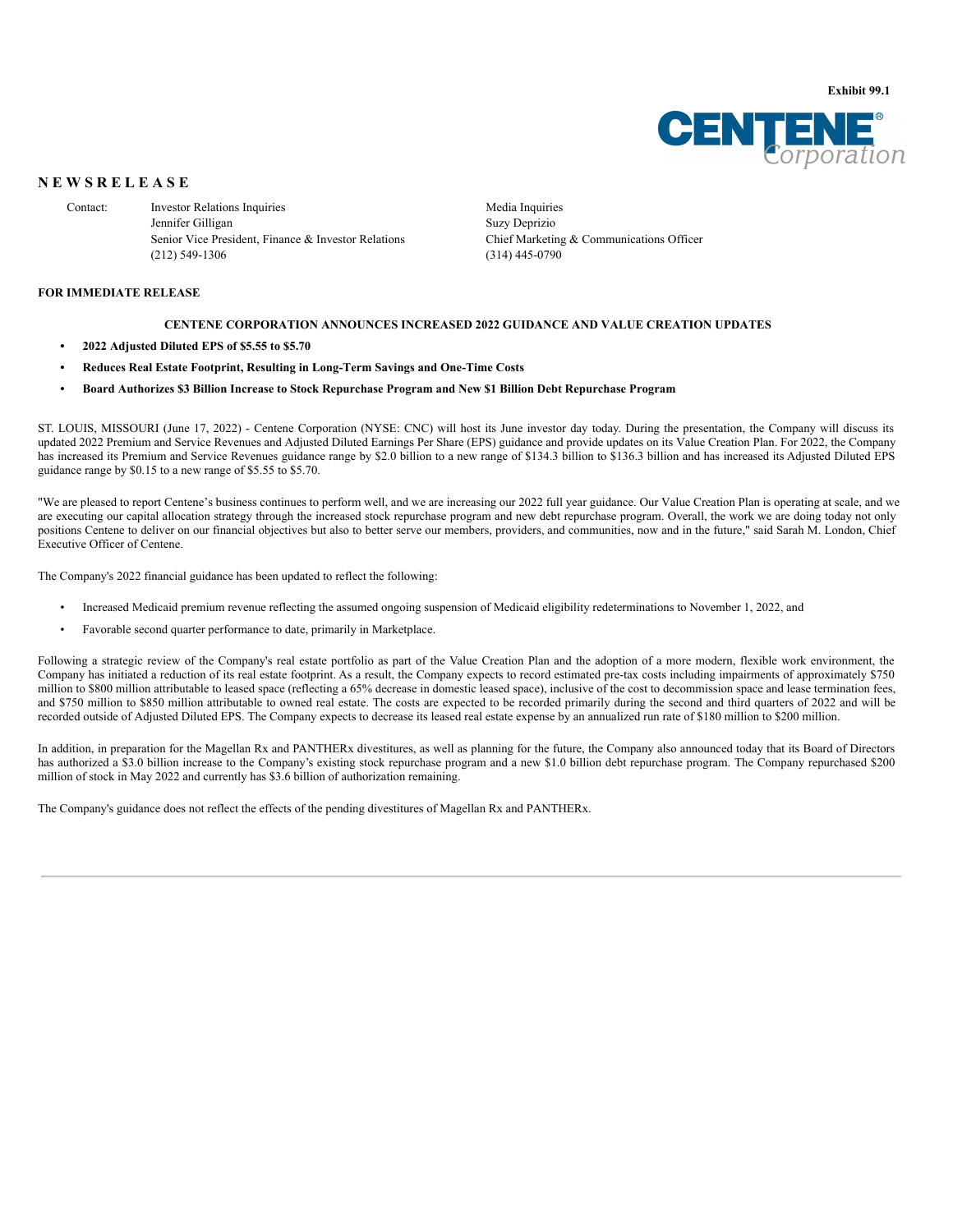#### <span id="page-4-0"></span>**Investor Day**

The Company will host a virtual investor meeting on June 17, 2022, including a question-and-answer session. The event will begin promptly at 8:30 AM (Eastern Time). Investors and other interested parties can access the full Centene Investor Day event and presentation online at: https://investors.centene.com/news-events/events-presentations.

### **Non-GAAP Financial Presentation**

The Company is providing certain non-GAAP financial measures in this release as the Company believes that these figures are helpful in allowing investors to more accurately assess the ongoing nature of the Company's operations and measure the Company's performance more consistently across periods. The Company uses the presented non-GAAP financial measures internally to allow management to focus on period-to-period changes in the Company's core business operations. Therefore, the Company believes that this information is meaningful in addition to the information contained in the GAAP presentation of financial information. The presentation of this additional non-GAAP financial information is not intended to be considered in isolation or as a substitute for the financial information prepared and presented in accordance with GAAP.

Specifically, the Company believes the presentation of non-GAAP financial information that excludes amortization of acquired intangible assets, acquisition related expenses, as well as other items, allows investors to develop a more meaningful understanding of the Company's performance over time.

The Company is unable to provide a reconciliation of its 2022 Adjusted Diluted EPS guidance range to the corresponding GAAP measure without unreasonable effort. This is due to the uncertainty and inherent difficulty of predicting, within a reasonable range, the amount and/or timing of various items and the periods in which such items may be recognized, including costs related to lease impairments, owned real estate impairments, cost to decommission space, and lease termination fees that have not yet occurred and may be out of the Company's control or cannot be reasonably predicted. The Company currently estimates these lease and real estate costs to be in the range of \$1.50 billion to \$1.65 billion, on a pre-tax basis. However, the Company maintains its estimates of the amortization of acquired intangible assets of approximately \$1.02 to \$1.04 per diluted share (net of an estimated tax benefit of \$0.32 to \$0.33) and acquisition related expenses of approximately \$0.19 to \$0.21 per diluted share (net of an estimated tax benefit of \$0.04 to \$0.05) for the full year 2022.

### **About Centene Corporation**

Centene Corporation, a Fortune 500 company, is a leading healthcare enterprise that is committed to helping people live healthier lives. The Company takes a local approach – with local brands and local teams – to provide fully integrated, high-quality, and cost-effective services to government-sponsored and commercial healthcare programs, focusing on under-insured and uninsured individuals. Centene offers affordable and high-quality products to nearly 1 in 15 individuals across the nation, including Medicaid and Medicare members (including Medicare Prescription Drug Plans) as well as individuals and families served by the Health Insurance Marketplace, the TRICARE program, and individuals in correctional facilities. The Company also serves several international markets, and contracts with other healthcare and commercial organizations to provide a variety of specialty services focused on treating the whole person. Centene focuses on long-term growth and value creation as well as the development of its people, systems, and capabilities so that it can better serve its members, providers, local communities, and government partners.

Centene uses its investor relations website to publish important information about the Company, including information that may be deemed material to investors. Financial and other information about Centene is routinely posted and is accessible on Centene's investor relations website, https://investors.centene.com/.

#### **Forward-Looking Statements**

All statements, other than statements of current or historical fact, contained in this press release are forward-looking statements. Without limiting the foregoing, forwardlooking statements often use words such as "believe," "anticipate," "plan," "expect," "estimate," "intend," "seek," "target," "goal," "may," "will," "would," "could," "should," "should," "can," "continue" and other similar words or expressions (and the negative thereof). Centene (the Company, our, or we) intends such forward-looking statements to be covered by the safe-harbor provisions for forward-looking statements contained in the Private Securities Litigation Reform Act of 1995, and we are including this statement for purposes of complying with these safe-harbor provisions. In particular, these statements include, without limitation, statements about our future operating or financial performance, market opportunity, value creation strategy, competition, expected activities in completed and future acquisitions, including statements about the impact of our recently completed acquisition of Magellan Health (the Magellan Acquisition), other recent and future acquisitions and dispositions, investments and the adequacy of our available cash *resources. These*